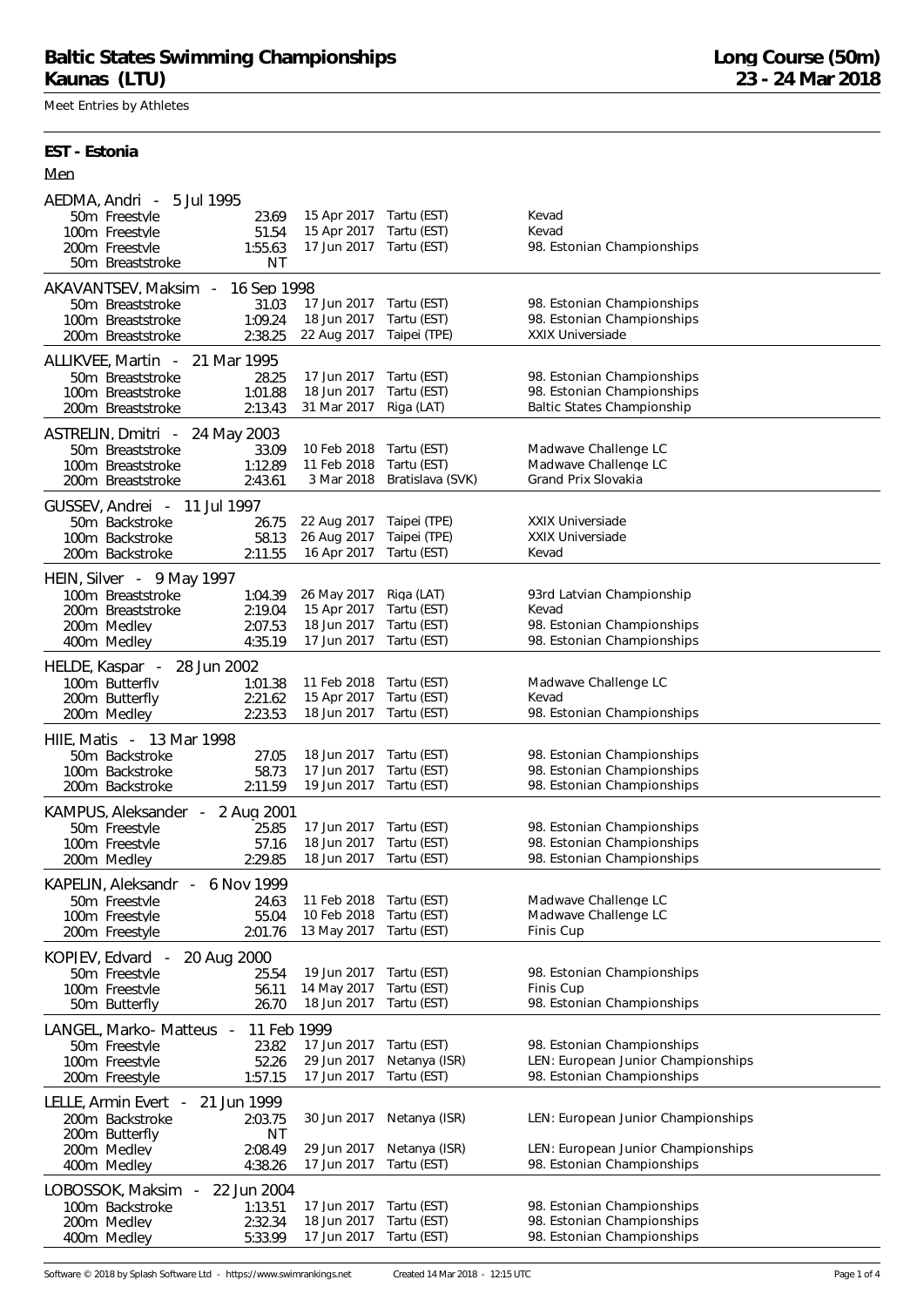Meet Entries by Athletes

| MATVEJEV, Tiit - 30 Jun 1999<br>50m Breaststroke<br>100m Breaststroke<br>200m Breaststroke                                        | 29.88<br>1:06.59<br>2:27.85                           | 30 Jun 2017<br>1 Jul 2017<br>28 Jun 2017                 | Netanya (ISR)<br>Netanya (ISR)<br>Netanya (ISR)            | LEN: European Junior Championships<br>LEN: European Junior Championships<br>LEN: European Junior Championships               |
|-----------------------------------------------------------------------------------------------------------------------------------|-------------------------------------------------------|----------------------------------------------------------|------------------------------------------------------------|------------------------------------------------------------------------------------------------------------------------------|
| MILK, Markus -<br>16 Jun 1999<br>50m Freestyle<br>100m Freestyle                                                                  | 24.56<br>55.42                                        | 17 Jun 2017<br>18 Jun 2017                               | Tartu (EST)<br>Tartu (EST)                                 | 98. Estonian Championships<br>98. Estonian Championships                                                                     |
| PAERISMAA, Uku<br>11 Apr 2001<br>$\overline{\phantom{a}}$<br>100m Freestyle<br>200m Freestvle<br>400m Freestyle                   | 55.15<br>2:01.86<br>4:27.04                           | 15 Apr 2017<br>1 Apr 2017<br>19 Jun 2017                 | Tartu (EST)<br>Riga (LAT)<br>Tartu (EST)                   | Kevad<br><b>Baltic States Championship</b><br>98. Estonian Championships                                                     |
| PIUS, Rinel - 18 May 1999<br>200m Butterfly<br>400m Medley                                                                        | 2:17.87<br>4:49.84                                    | 17 Jun 2017<br>17 Jun 2017                               | Tartu (EST)<br>Tartu (EST)                                 | 98. Estonian Championships<br>98. Estonian Championships                                                                     |
| PRIBLUDNOI, Mihhail<br>$\overline{\phantom{a}}$<br>50m Backstroke<br>100m Backstroke<br>200m Backstroke<br>200m Medley            | 26 Jan 2001<br>28.93<br>1:02.44<br>2:21.48<br>2:18.51 | 18 Jun 2017<br>17 Jun 2017<br>4 Mar 2017<br>18 Jun 2017  | Tartu (EST)<br>Tartu (EST)<br>Tallinn (EST)<br>Tartu (EST) | 98. Estonian Championships<br>98. Estonian Championships<br>7. Eesti Karikavoistlused ujumises<br>98. Estonian Championships |
| ROOSE, Robert -<br>27 Feb 1996<br>50m Butterfly<br>100m Butterfly                                                                 | 25.36<br>55.99                                        | 19 Jun 2017<br>19 Jun 2017                               | Tartu (EST)<br>Tartu (EST)                                 | 98. Estonian Championships<br>98. Estonian Championships                                                                     |
| ROZENKOV, Ilia - 27 Jun 2002<br>100m Breaststroke<br>200m Breaststroke<br>200m Medlev<br>400m Medley                              | 1:13.34<br>2:39.55<br>2:29.19<br>5:07.14              | 18 Jun 2017<br>19 Jun 2017<br>15 Apr 2017<br>17 Jun 2017 | Tartu (EST)<br>Tartu (EST)<br>Tartu (EST)<br>Tartu (EST)   | 98. Estonian Championships<br>98. Estonian Championships<br>Kevad<br>98. Estonian Championships                              |
| SANDRIGAILO, Aleksander<br>50m Freestyle<br>50m Backstroke<br>50m Butterfly                                                       | 12 Jul 1999<br>$\sim$<br>24.76<br>28.60<br>27.01      | 9 Apr 2017<br>1 Apr 2017<br>16 Apr 2017                  | Tartu (EST)<br>Riga (LAT)<br>Tartu (EST)                   | Eesti Ueliopilaste Meistrivoistlused ujumises<br><b>Baltic States Championship</b><br>Kevad                                  |
| SELI, Karel - 2 Feb 1998<br>200m Freestyle<br>400m Freestyle<br>50m Breaststroke<br>100m Breaststroke                             | 1:55.22<br>4:13.88<br>29.49<br>1:07.97                | 17 Jun 2017<br>19 Jun 2017<br>17 Jun 2017<br>3 Mar 2017  | Tartu (EST)<br>Tartu (EST)<br>Tartu (EST)<br>Tallinn (EST) | 98. Estonian Championships<br>98. Estonian Championships<br>98. Estonian Championships<br>7. Eesti Karikavoistlused ujumises |
| SIIM, Cevin Anders<br>$\overline{\phantom{a}}$<br>200m Freestyle<br>200m Butterfly                                                | 27 Mar 1997<br>1:53.05<br>2:10.81                     | 1 Apr 2017 Riga (LAT)<br>17 Jun 2017                     | Tartu (EST)                                                | <b>Baltic States Championship</b><br>98. Estonian Championships                                                              |
| SUUROJA, Carl-Joseph<br>50m Freestvle<br>100m Freestyle<br>50m Backstroke<br>50m Butterfly                                        | 4 May 2002<br>26.96<br>1:00.59<br>31.27<br>29.24      | 11 Feb 2018<br>18 Jun 2017<br>18 Jun 2017<br>10 Feb 2018 | Tartu (EST)<br>Tartu (EST)<br>Tartu (EST)<br>Tartu (EST)   | Madwave Challenge LC<br>98. Estonian Championships<br>98. Estonian Championships<br>Madwave Challenge LC                     |
| TSERNOSEV, Nikita<br>$\sim$<br>50m Freestyle<br>100m Freestyle<br>200m Freestyle                                                  | 25 Feb 1997<br>23.43<br>51.85<br>1:58.03              | 19 Jun 2017<br>18 Jun 2017<br>4 Mar 2018                 | Tartu (EST)<br>Tartu (EST)<br>Bratislava (SVK)             | 98. Estonian Championships<br>98. Estonian Championships<br>Grand Prix Slovakia                                              |
| TURU, Vladimir -<br>10 Dec 1999<br>200m Freestyle<br>400m Freestvle<br>50m Backstroke                                             | 1:58.63<br>4:12.99<br>27.66                           | 15 Apr 2017<br>13 May 2017<br>1 Apr 2017                 | Tartu (EST)<br>Tartu (EST)<br>Riga (LAT)                   | Kevad<br>Finis Cup<br>Baltic States Championship                                                                             |
| UETT, Hendrik<br>2 Jul 1998<br>$\sim$<br>50m Freestyle<br>100m Freestvle<br>200m Freestyle                                        | 23.71<br>52.13<br>1:57.23                             | 25 Aug 2017<br>23 Aug 2017<br>21 Aug 2017                | Taipei (TPE)<br>Taipei (TPE)<br>Taipei (TPE)               | <b>XXIX Universiade</b><br><b>XXIX Universiade</b><br>XXIX Universiade                                                       |
| VAINIKK, Rando<br>19 Oct 2000<br>$\overline{\phantom{a}}$<br>50m Freestyle<br>100m Freestvle<br>50m Backstroke<br>100m Backstroke | 25.26<br>56.04<br>29.39<br>1:04.92                    | 19 Jun 2017<br>18 Jun 2017<br>1 Apr 2017<br>17 Jun 2017  | Tartu (EST)<br>Tartu (EST)<br>Riga (LAT)<br>Tartu (EST)    | 98. Estonian Championships<br>98. Estonian Championships<br><b>Baltic States Championship</b><br>98. Estonian Championships  |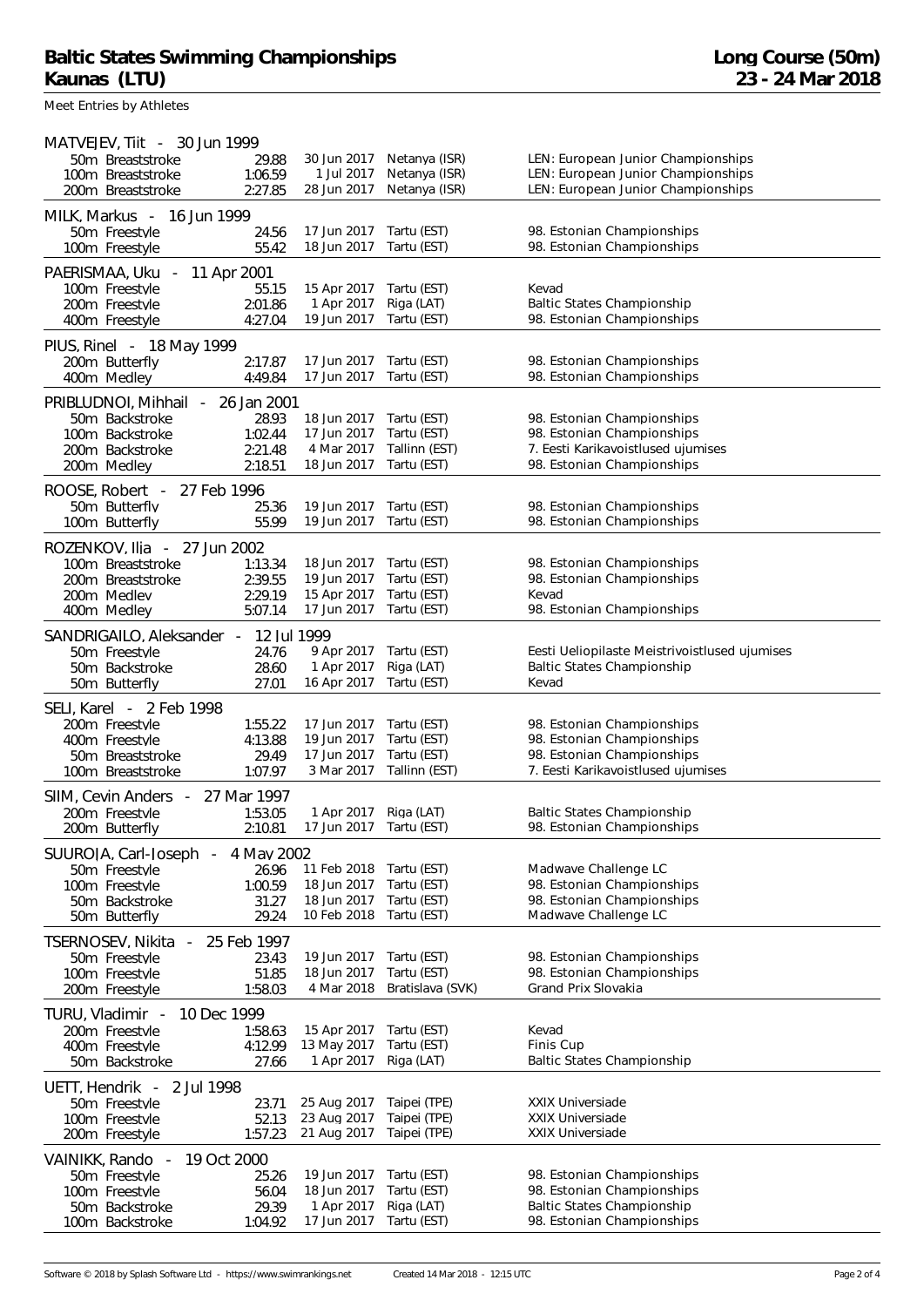| VARKKI, Konstantin<br>100m Butterfly<br>400m Medley           | 200m Butterfly                                                     |             | 19 Oct 2002<br>1:05.66<br>2:33.99<br>5:32.09 | 19 Jun 2017<br>17 Jun 2017<br>4 Mar 2017               | Tartu (EST)<br>Tartu (EST)<br>Tallinn (EST)                              | 98. Estonian Championships<br>98. Estonian Championships<br>7. Eesti Karikavoistlused ujumises                                                     |
|---------------------------------------------------------------|--------------------------------------------------------------------|-------------|----------------------------------------------|--------------------------------------------------------|--------------------------------------------------------------------------|----------------------------------------------------------------------------------------------------------------------------------------------------|
| ZAITSEV, Daniel -<br>100m Butterfly                           | 50m Freestyle<br>100m Freestyle<br>50m Butterfly                   | 13 Dec 1997 | 22.88<br>51.84<br>23.94<br>54.43             | 28 Jul 2017<br>2 Mar 2018<br>23 Jul 2017<br>4 Mar 2018 | Budapest (HUN)<br>Bratislava (SVK)<br>Budapest (HUN)<br>Bratislava (SVK) | FINA: 17th World Championships<br>Grand Prix Slovakia<br>FINA: 17th World Championships<br>Grand Prix Slovakia                                     |
| Women                                                         |                                                                    |             |                                              |                                                        |                                                                          |                                                                                                                                                    |
| ALNEK, Kertu Lv -                                             |                                                                    | 14 Sep 1999 |                                              |                                                        |                                                                          |                                                                                                                                                    |
| 100m Butterfly                                                | 50m Freestyle<br>100m Freestyle<br>200m Freestyle<br>50m Butterfly |             | 26.35<br>57.31<br>2:07.23<br>27.84<br>ΝT     | 3 Mar 2017<br>31 Mar 2017<br>4 Mar 2017<br>31 Mar 2017 | Tallinn (EST)<br>Riga (LAT)<br>Tallinn (EST)<br>Riga (LAT)               | 7. Eesti Karikavoistlused ujumises<br><b>Baltic States Championship</b><br>7. Eesti Karikavoistlused ujumises<br><b>Baltic States Championship</b> |
|                                                               | GUDOVSKAJA, Alisa                                                  |             | 15 Apr 2003                                  |                                                        |                                                                          |                                                                                                                                                    |
|                                                               | 50m Freestyle<br>100m Freestvle<br>50m Butterfly                   |             | 28.67<br>1:04.39<br>30.17                    | 11 Feb 2018<br>10 Feb 2018<br>10 Feb 2018              | Tartu (EST)<br>Tartu (EST)<br>Tartu (EST)                                | Madwave Challenge LC<br>Madwave Challenge LC<br>Madwave Challenge LC                                                                               |
|                                                               | JAAMUL, Kristina Maria                                             |             | 25 Dec 2000                                  |                                                        |                                                                          |                                                                                                                                                    |
|                                                               | 50m Breaststroke<br>100m Breaststroke<br>200m Breaststroke         |             | 33.97<br>1:16.49<br>2:48.36                  | 17 Jun 2017<br>1 Jul 2017<br>15 Apr 2017               | Tartu (EST)<br>Netanya (ISR)<br>Tartu (EST)                              | 98. Estonian Championships<br>LEN: European Junior Championships<br>Kevad                                                                          |
|                                                               | KALJUVALD, Tiina-Britt                                             | $\sim$ $-$  | 10 Jun 2003                                  |                                                        |                                                                          |                                                                                                                                                    |
|                                                               | 50m Freestyle<br>100m Freestyle                                    |             | 27.16<br>1:01.66                             | 19 Jun 2017<br>18 Jun 2017                             | Tartu (EST)<br>Tartu (EST)                                               | 98. Estonian Championships<br>98. Estonian Championships                                                                                           |
|                                                               | 200m Freestyle<br>50m Butterfly                                    |             | 2:20.07<br>31.18                             | 17 Jun 2017<br>10 Feb 2018                             | Tartu (EST)<br>Tartu (EST)                                               | 98. Estonian Championships<br>Madwave Challenge LC                                                                                                 |
| KAPELINA, Anna                                                | $\overline{\phantom{a}}$                                           | 6 Nov 2003  |                                              |                                                        |                                                                          |                                                                                                                                                    |
|                                                               | 100m Freestyle<br>400m Freestyle<br>200m Backstroke                |             | 1:03.11<br>4:58.46<br>ΝT                     | 14 May 2017<br>3 Mar 2018                              | Tartu (EST)<br>Bratislava (SVK)                                          | Finis Cup<br>Grand Prix Slovakia                                                                                                                   |
| MAETLIK, Elisabet                                             | $\sim$                                                             |             | 18 Oct 2002                                  |                                                        |                                                                          |                                                                                                                                                    |
|                                                               | 50m Freestvle                                                      |             | 28.33                                        | 26 May 2017<br>10 Feb 2018                             | Riga (LAT)<br>Tartu (EST)                                                | 93rd Latvian Championship<br>Madwave Challenge LC                                                                                                  |
|                                                               | 100m Freestyle<br>50m Breaststroke                                 |             | 1:01.22<br>35.64                             | 10 Feb 2018                                            | Tartu (EST)                                                              | Madwave Challenge LC                                                                                                                               |
|                                                               | MARIPUU, Brita Maria                                               |             | 4 Jun 2001                                   |                                                        |                                                                          |                                                                                                                                                    |
|                                                               | 100m Freestyle<br>200m Freestyle                                   |             | 1:01.85<br>2:14.73                           | 28 May 2017<br>27 May 2017                             | Riga (LAT)<br>Riga (LAT)                                                 | 93rd Latvian Championship<br>93rd Latvian Championship                                                                                             |
|                                                               | 400m Freestyle                                                     |             | 4:52.18                                      | 31 Mar 2017                                            | Riga (LAT)                                                               | <b>Baltic States Championship</b>                                                                                                                  |
| MARKVARDT, Margaret<br>1 Apr 2000<br>$\overline{\phantom{a}}$ |                                                                    |             |                                              |                                                        |                                                                          |                                                                                                                                                    |
|                                                               | 50m Backstroke<br>100m Backstroke                                  |             | 29.77<br>ΝT                                  | 15 Apr 2017                                            | Tartu (EST)                                                              | Kevad                                                                                                                                              |
| 200m Medley                                                   | 100m Butterfly                                                     |             | 1:02.03<br>2:20.16                           | 30 Jun 2017<br>1 Jul 2017                              | Netanya (ISR)<br>Netanya (ISR)                                           | LEN: European Junior Championships<br>LEN: European Junior Championships                                                                           |
| ROMANJUK, Maria<br>15 Aug 1996<br>$\overline{\phantom{a}}$    |                                                                    |             |                                              |                                                        |                                                                          |                                                                                                                                                    |
|                                                               | 50m Breaststroke                                                   |             | 31.92                                        | 29 Jul 2017                                            | Budapest (HUN)                                                           | FINA: 17th World Championships                                                                                                                     |
|                                                               | 100m Breaststroke<br>200m Breaststroke                             |             | 1:08.81<br>2:31.29                           | 24 Jul 2017<br>31 Mar 2017                             | Budapest (HUN)<br>Riga (LAT)                                             | FINA: 17th World Championships<br>Baltic States Championship                                                                                       |
|                                                               | ROOS, Aurelia - 8 Aug 2004                                         |             |                                              |                                                        |                                                                          |                                                                                                                                                    |
|                                                               | 50m Backstroke                                                     |             | 33.84                                        | 11 Feb 2018                                            | Tartu (EST)                                                              | Madwave Challenge LC                                                                                                                               |
|                                                               | 100m Backstroke<br>200m Backstroke                                 |             | 1:15.03<br>2:51.11                           | 10 Feb 2018<br>19 Jun 2017                             | Tartu (EST)<br>Tartu (EST)                                               | Madwave Challenge LC<br>98. Estonian Championships                                                                                                 |
|                                                               | 50m Butterfly                                                      |             | 30.27                                        | 10 Feb 2018                                            | Tartu (EST)                                                              | Madwave Challenge LC                                                                                                                               |
|                                                               | TROTSENKO, Emilia                                                  |             | 29 Jan 2003                                  |                                                        |                                                                          |                                                                                                                                                    |
|                                                               | 50m Backstroke<br>100m Backstroke                                  |             | 33.81<br>1:12.03                             | 1 Apr 2017<br>15 Apr 2017                              | Riga (LAT)<br>Tartu (EST)                                                | Baltic States Championship<br>Kevad                                                                                                                |
|                                                               |                                                                    |             | 2:32.87                                      | 1 Apr 2017                                             | Riga (LAT)                                                               | <b>Baltic States Championship</b>                                                                                                                  |